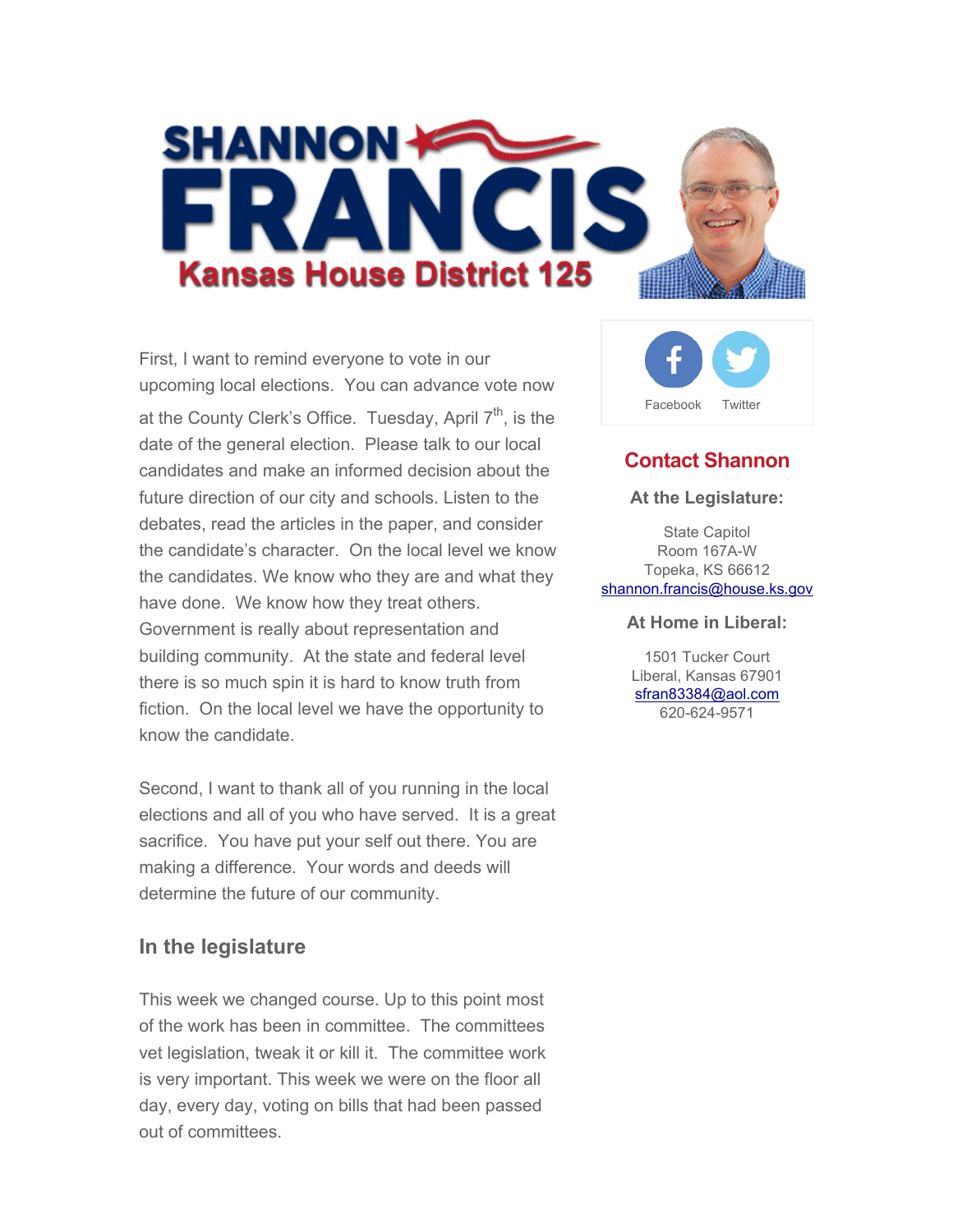As bills come to the floor legislators try to amend them for numerous reasons. Most amendments fail. Many are traps so different groups have ammunition to use against you in the next election; they are called post card votes. The amendment may deal with policy issues that have no chance of passing the senate and getting the Governors signature so they wind up killing a good bill. Maybe it is an amendment that sounds good but there is no way to pay for it. Maybe it is a good idea but no one has had the time to tweak it to remove or look for unintended consequences. Maybe it is a good idea but on the floor there isn't time to read and understand a long amendment. There are good amendments but most the time we need to trust the committee process.

Next week we will be on the floor all week. Our work will be centered on passing legislation from conference committees. When house and senate versions of bills don't agree 3 members from each legislative body meet in conference committee. The members of the conference committee are usually the Chair, Vice Chair and Ranking Minority Committee Member of the Committee that passed the bill in that legislative body. These individuals will work out the differences and then ask each body to approve their changes. This is where bundling happens. The conference committee members can use this committee to change the bill. This is one of the many places you can wind up voting for a bill before you vote against a bill.

"*When angry count to ten before you speak. If very angry, count to one hundred*." - **Thomas Jefferson**

"*The Constitution only gives people the right to pursue happiness. You have to catch it yourself.*" - **Benjamin Franklin**